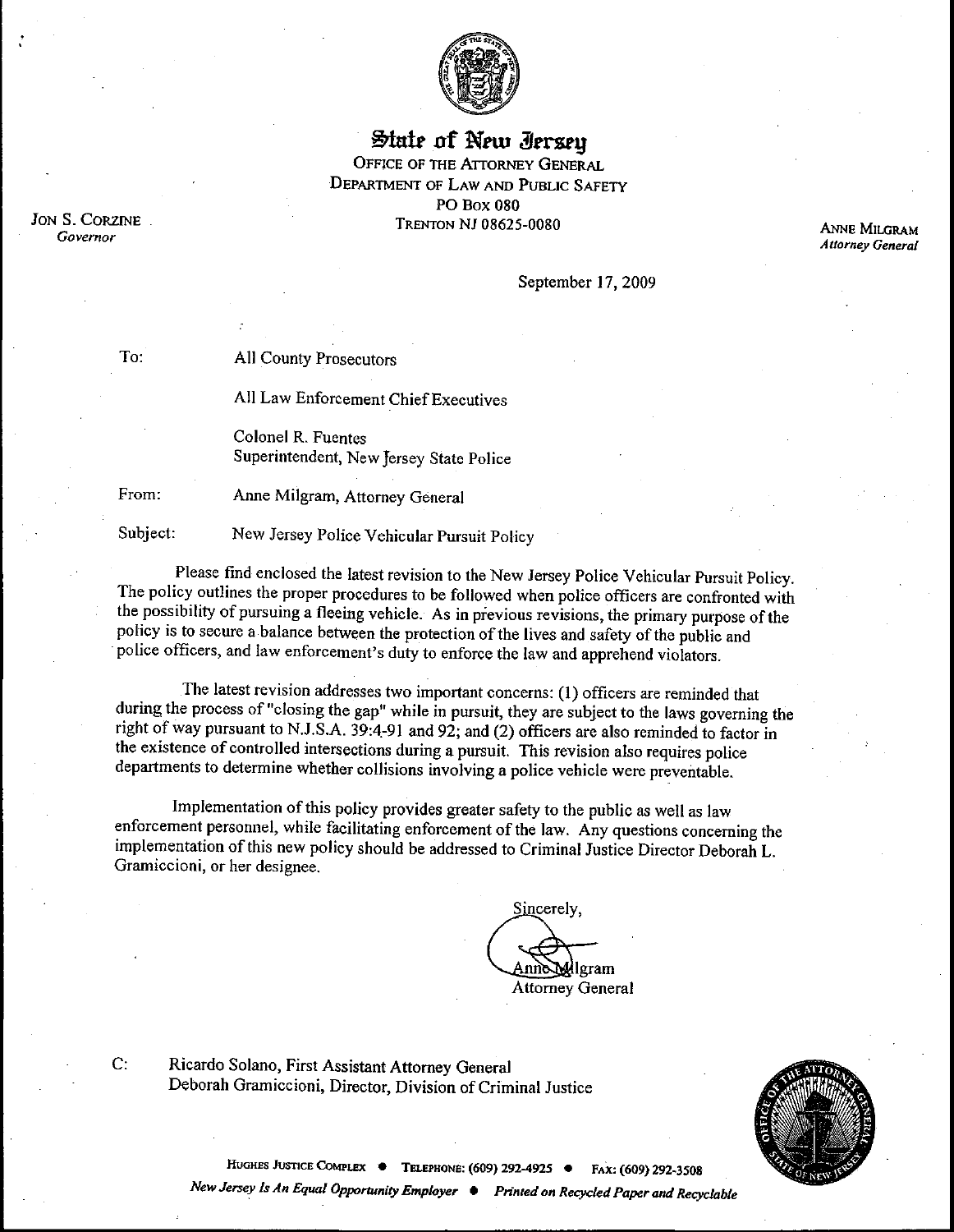# **VEHICULAR PURSUIT**

New Jersey Police Vehicular Pursuit Policy

Issued December 1985 Revised January 1993 Revised September 1999 Revised December 2001 Revised July 2009

#### PREFACE

In developing the policy revisions issued in 1993, the New Jersey Task Force on Police Vehicular Pursuit Policy was mindful of the requirement that such a policy appropriately weigh a police officer's sworn duty to apprehend lawbreakers with the obligation to protect life and the public safety. Throughout the process, each member of the Task Force worked conscientiously to reach a consensus in this area of critical importance.

The 1993 policy revision significantly broadened the scope of the 1985 guidelines. The Task Force was particularly cognizant of the important role played by police supervisors in the implementation of any pursuit policy. Police supervisors occupy a pivotal role in assessing the degree of risk inherent in any pursuit and in properly balancing that risk against the need to apprehend a fleeing offender. The 1993 policy outlined the responsibility of police supervisors to manage and control pursuit activity.

The 1999 policy revision provides law enforcement agencies with the discretion to use authorized tire deflation devices during vehicular pursuits, and the 2001 revision further refines the section on authorized tire deflation devices. Agencies should be advised that this policy does not govern the use of tire deflation devices in situations other than vehicular pursuits. The Task Force was convinced early on that any sound vehicular pursuit policy is necessarily based on complete and accurate information about pursuit incidents. In order to ensure that such information is continually available, the policy requires that all law enforcement officers engaged in pursuit incidents file a pursuit incident report. The Task Force did not take lightly the imposition of another reporting requirement. It did, however, strongly believe that the risks and potential consequences inherent in the conduct of vehicular pursuits are such that this measure is warranted. The Task Force considered the entire range of incidents for which police officers are now required to file formal reports and concluded that vehicular pursuits would rank among the most critical on any such list.

The 2009 policy revision clarifies a police officer's responsibilities with respect to Title 39 when he or she is attempting to close the distance between the officer and the alleged offender. The revision states that when attempting to close the distance, police officers are subject to all motor vehicles laws including those laws governing the right of way. The revision also directs law enforcement agencies to investigate all collisions involving a law enforcement vehicle to determine whether the accident could have been prevented.

The Task Force strongly believed that the value of its efforts will ultimately be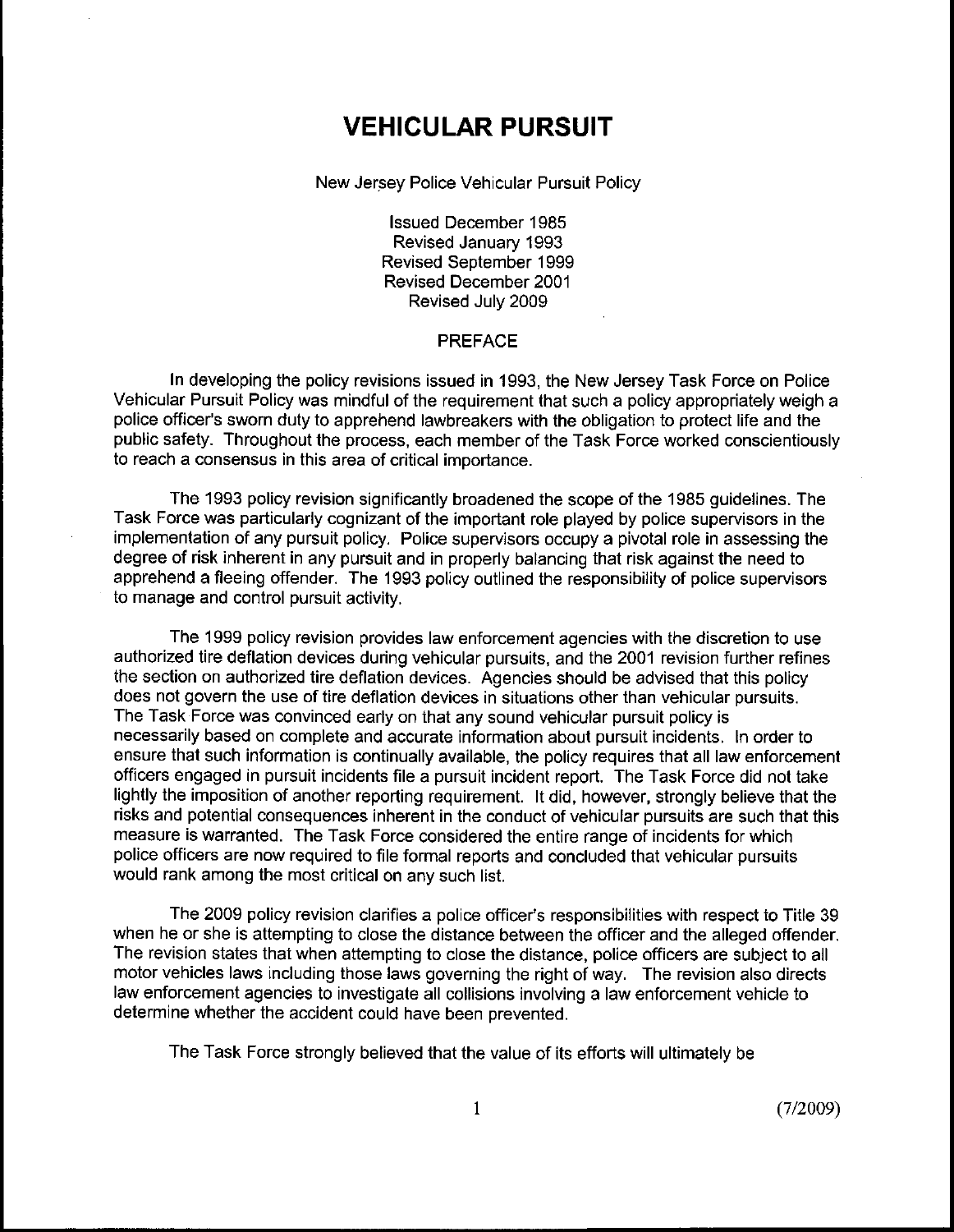determined by the manner in which this policy is implemented. Successful implementation will be a direct result of the effort invested to train and inform police officers about the policy's content. Toward that end, the policy requires that all police officers attend in-service vehicular pursuit training twice a year.

The Task Force knew that the policy had to provide specific guidance as to the conditions under which the initiation of pursuits should be authorized. Some of the most difficult issues considered by the Task Force arose as it dealt with this key portion of the policy. The New Jersey Police Vehicular Pursuit Policy Task Force readily concluded that the severity of 1st and 2nd degree crimes was such that law enforcement officers should have the discretion to pursue, but the appropriate course of action was not so quickly apparent with respect to some other offenses.

The question of how to deal with the 3rd degree offense of car theft is complex and not susceptible to easy resolution. While the Task Force found that the majority of pursuits statewide were for motor vehicle offenses, a number of pursuits undertaken during the three year period reviewed were pursuits of stolen cars. Task Force members were also aware that tragic consequences have occurred over the same period as a result of some stolen car pursuits. Such tragedies, no matter how infrequent, certainly militate against authorizing the pursuit of car thieves. Nonetheless, car theft is a particularly egregious problem in our society at the present time. Not only has car theft become epidemic in some of our communities, but experience has shown that it is often the prelude to the commission of more serious violent crime. We would not, by a blanket prohibition of such pursuits, want to send a false signal to would-be car thieves that they can go about their illegal business with impunity.

There is no simple, guaranteed correct answer to this policy question. The Task Force believed that in the final analysis, pursuit of stolen cars, like other serious crimes, must be left to the discretion of the police officer. Of course, the policy makes it clear that if there are other viable means to apprehend a car thief, or if there is a fair likelihood that the car thief can and will be apprehended within a reasonable future time, or if the risks involved in the pursuit are simply too substantial, then a vehicular pursuit should be avoided. Also, it should be clear that this policy is not meant to imply that prolonged pursuit should be a routine response to joy riding if such a situation could be reasonably determined in advance of the pursuit. As is so often true with difficult law enforcement issues, an oversimplified and quick response to a complex problem does not often serve the best interests of either the police or the public. It is the consensus of the Task Force that pursuits of stolen automobiles, as with all other pursuits, should be avoided whenever possible. However, the Task Force also believes that relying on the combined judgement of police officers and police supervisors will sufficiently safeguard the public.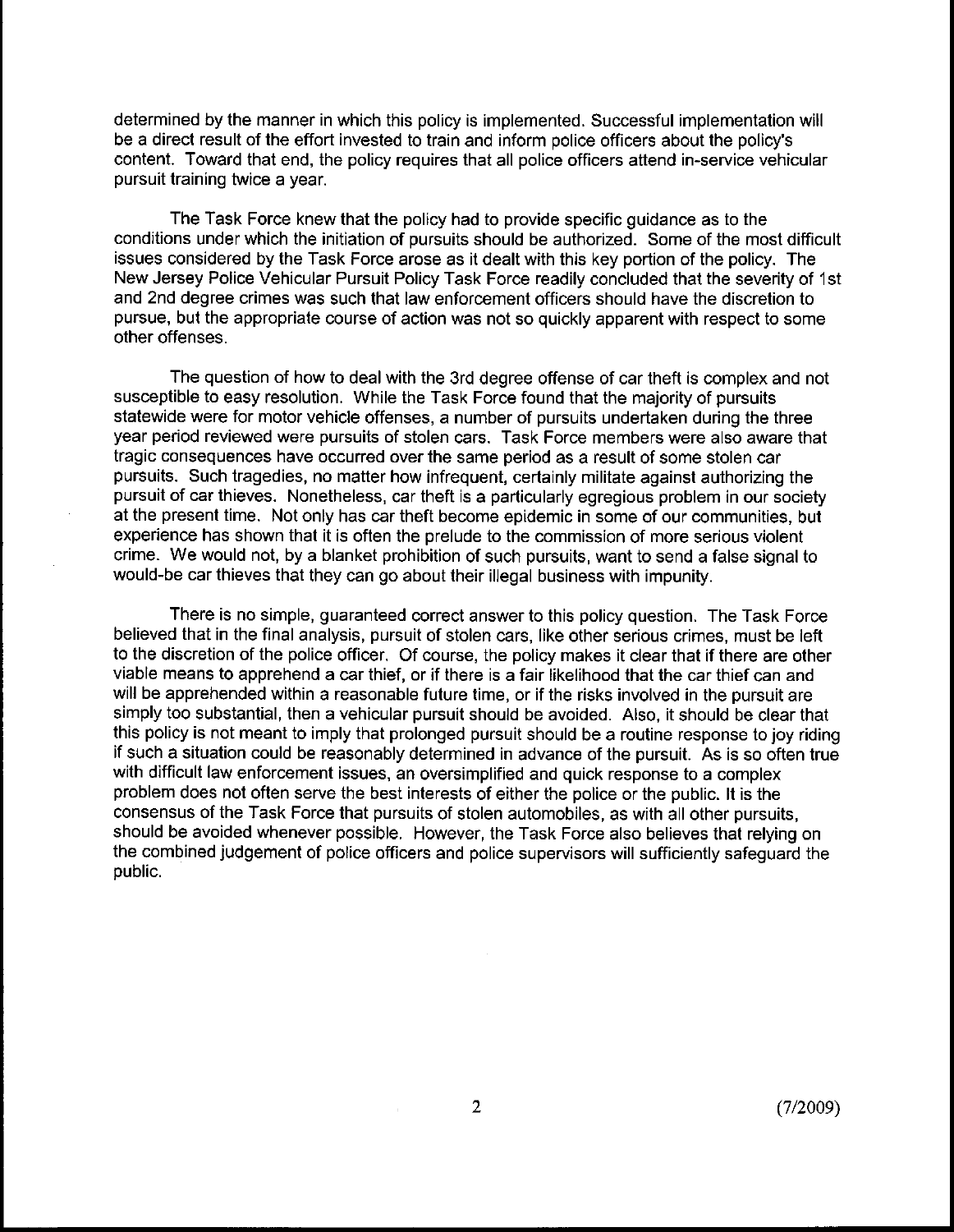#### **NEW JERSEY POLICE VEHICULAR PURSUIT POLICY**

## PURPOSE OF POLICY

The primary purpose of this policy is to secure a balance between the protection of the lives and safety of the public and police officers, and law enforcement's duty to enforce the law and apprehend violators. Since there are numerous situations which arise in law enforcement that are unique, it is impossible for this policy or any standard operating procedure to anticipate all possible circumstances. Therefore, this policy is intended to guide a police officer's discretion in matters of vehicular pursuit.

This policy has been formulated to provide minimum statewide requirements to direct law enforcement activities in this very critical area of police practice. However, police department size, population density and other characteristics vary among communities in this state. Therefore, county and local law enforcement agencies are expected to develop individual standard operating procedures which account for departmental variations, yet are consistent with this policy.

Deciding whether to pursue a motor vehicle is among the most critical decisions made by law enforcement officers. It is a decision which must be made quickly and under difficult, often unpredictable circumstances. In recognition of the potential risk to public safety created by vehicular pursuits, no officer or supervisor shall be criticized or disciplined for a decision not to engage in a vehicular pursuit or to terminate an ongoing vehicular pursuit based on the risk involved, even in circumstances where this policy would permit the commencement or continuation of the pursuit. Likewise, police officers who conduct pursuits consistent with this policy will be strongly supported by the law enforcement community in any subsequent review of such actions.

#### DEFINITIONS

- Α. Authorized Tire Deflation Device: A device designed and intended to produce a controlled deflation of one or more tires of a pursued vehicle, and capable of operation consistent with criteria established in this policy.
- **B.** Boxing In: The surrounding of a violator's moving vehicle with moving pursuit vehicles which are then slowed to a stop along with the violator's vehicle.
- $\mathsf{C}$ . Divided Highway: A road which includes a physical barrier between traffic traveling in opposite directions.
- D. Heading Off: An attempt to terminate a pursuit by pulling ahead of, behind or toward a violator's moving vehicle to force it to the side of the road or to otherwise come to a stop.
- $E_{\rm{H}}$ Law Enforcement Officer: Any person sworn to uphold the laws of the State of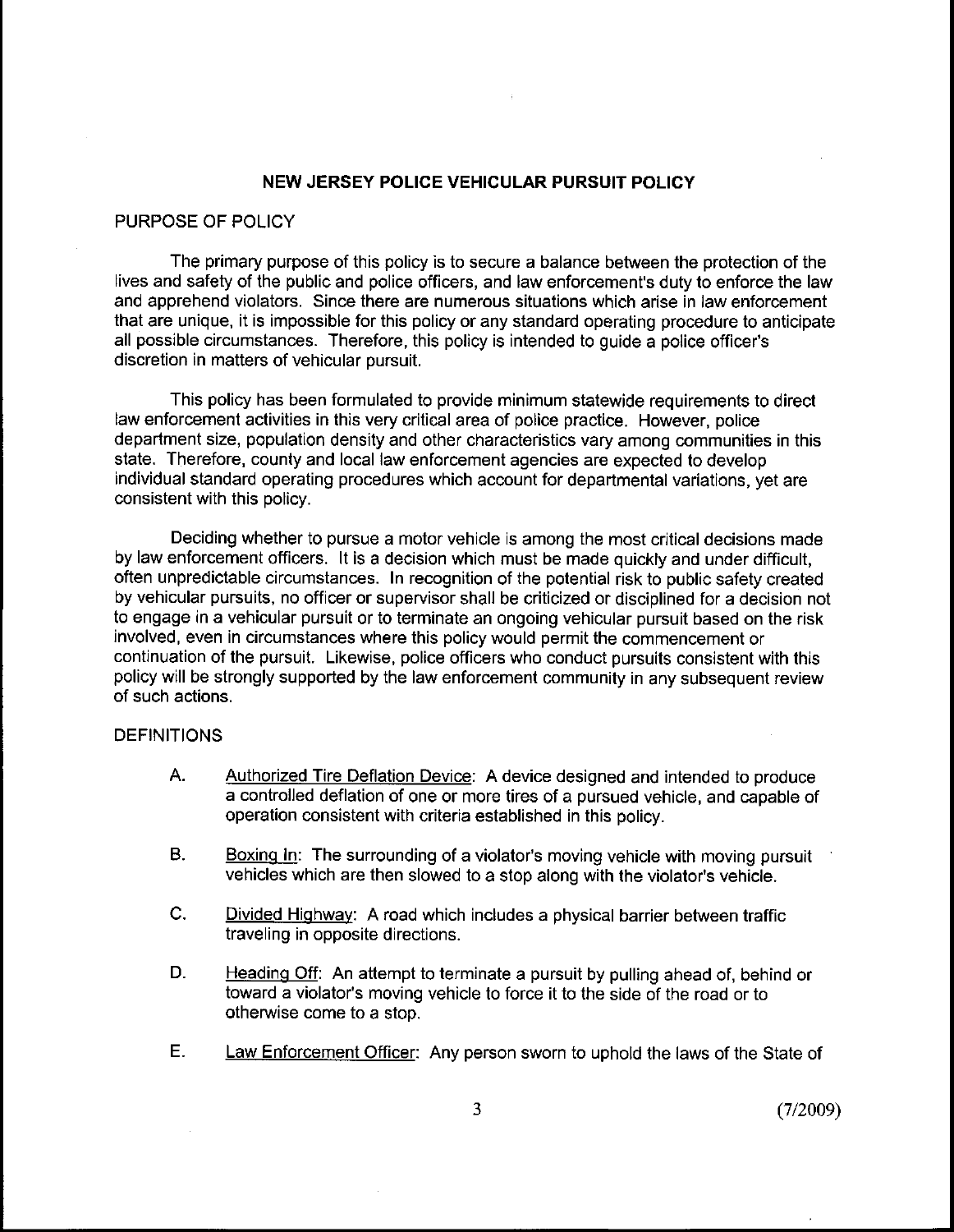New Jersey Police Vehicular Pursuit Policy New Jersey, and who is certified by the Police Training Commission or whose training has included Pursuit/Emergency Driving, and who is currently employed by a public safety agency.

- $F.$ Paralleling:
	- $\mathbf{1}$ . Street Parallelinq: Driving a police vehicle on a street parallel to a street on which a pursuit is occurring.
	- $2.$ Vehicle Paralleling: A deliberate offensive tactic by one or more patrol vehicles to drive alongside the pursued vehicle while it is in motion.
- G. **Pursuit Driving:** Pursuit driving is an active attempt by a law enforcement officer operating a motor vehicle and utilizing emergency warning lights and an audible device to apprehend one or more occupants of another moving vehicle when the officer reasonably believes that the driver of the fleeing vehicle is aware of the officer's attempt to stop the vehicle and is resisting apprehension by increasing vehicle speed, ignoring the officer or otherwise attempting to elude the officer.
- $H<sub>1</sub>$ Pursuit Vehicles:
	- $\mathbf{1}$ Primary Unit: The police vehicle that initiates a pursuit or any unit that assumes control of the pursuit as the lead vehicle (the first police vehicle immediately behind the fleeing suspect).
	- 2. Secondary Unit: Any police vehicle which becomes involved as a backup to the primary unit and follows the primary unit at a safe distance.
- I. Roadblock: A restriction or obstruction used or intended for the purpose of preventing free passage of motor vehicles on a roadway in order to effect the apprehension of a violator.
	- $1.$ Avenue of Escape: A gap in a roadblock which requires the violator to decrease the vehicle's speed to permit the violator to bypass the roadblock.
	- $2^{\circ}$ Blockinq Vehicle: A motor vehicle, often a law enforcement vehicle, which is placed perpendicular to a roadway or angled in such a way as to create a roadblock.
- J. Supervisor: A police officer who, by virtue of rank or assignment, is responsible for the direction or supervision of the activities of other police officers.
- Κ. Vehicle Contact Action: Any action undertaken by the pursuing officer intended to result in contact between the moving police vehicle and the pursued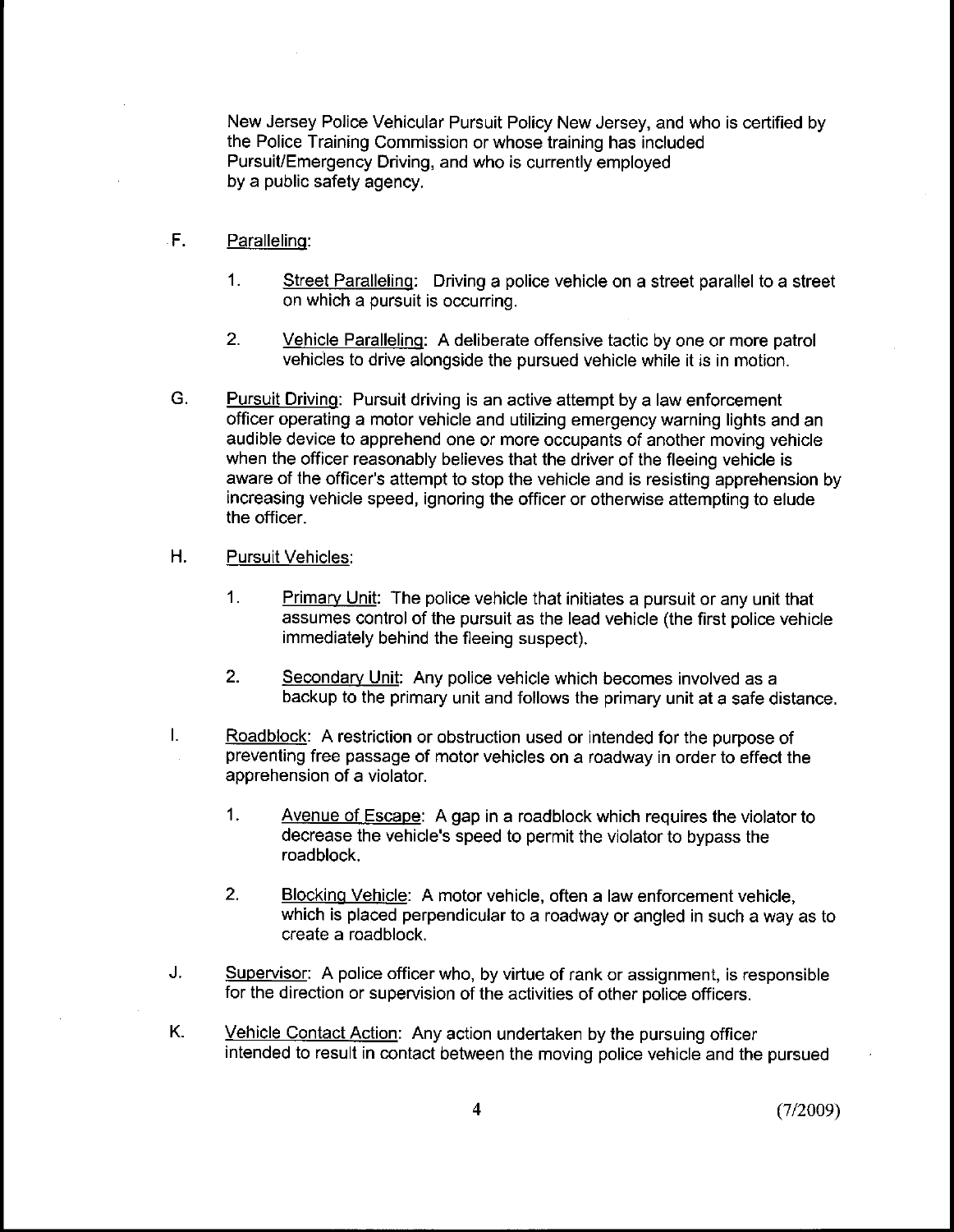vehicle.

L. Violator: Any person who a police officer reasonably believes: (1) has committed an offense of the first or second degree or an offense enumerated in Appendix A of this policy, or (2) poses an immediate threat to the safety of the public or other police officers.

# I. DECIDING WHETHER TO PURSUE

A police officer has the authority, at all times, to attempt the stop of any person suspected of having committed any criminal offense or traffic violation. It is clear that while it is the officer who initiates the stop, it is the violator who initiates the pursuit. The officer's decision to pursue should always be undertaken with an awareness of the degree of risk to which the law enforcement officer exposes himself and others. The officer must weigh the need for immediate apprehension against the risk created by the pursuit.

### A. Authorization to Pursue

- 1. A police officer may only pursue
	- a. When the officer reasonably believes that the violator has committed an offense of the first or second degree, or an offense enumerated in Appendix A of this policy, or
	- $b.$ When a police officer reasonably believes that the violator poses an immediate threat to the safety of the public or other police officers.
- $2<sub>1</sub>$ Pursuit for motor vehicle offenses is not authorized under the above criteria unless the violator's vehicle is being operated so as to pose an immediate threat to the safety of another person.
- **B.** In the event that one of the authorization requirements is satisfied, a pursuit should not be automatically undertaken. An officer must still consider the following factors:
	- 1. Likelihood of successful apprehension.
	- $2.$ Whether the identity of the violator is known to the point where later apprehension is possible.
	- 3. Degree of risk created by pursuit
		- a. Volume, type, speed and direction of vehicular traffic.
		- b. Nature of the area: residential, commercial, school zone, open highway,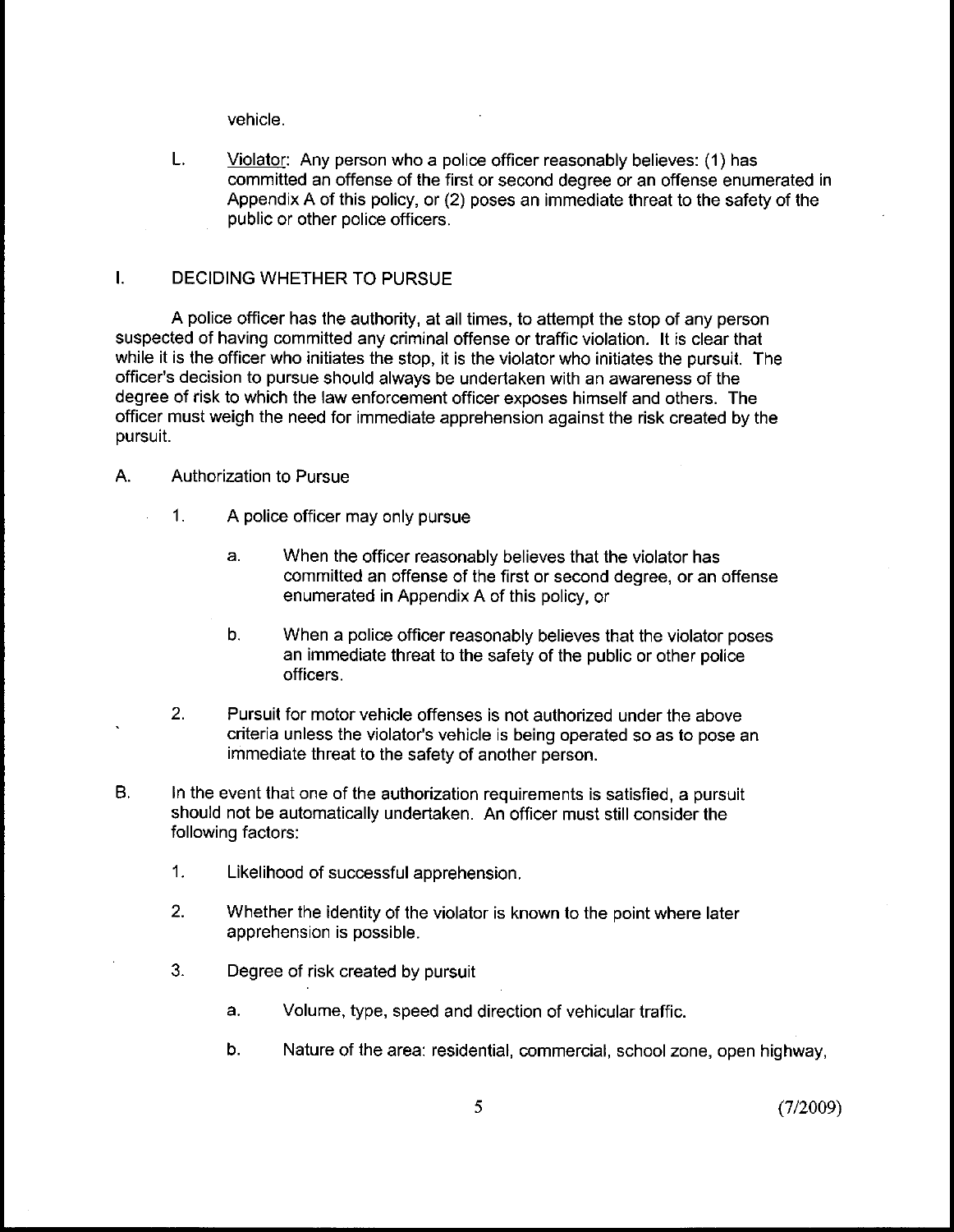etc.

- C. Population density and volume of pedestrian traffic
- d. Environmental factors such as weather and darkness
- Road conditions: construction, poor repair, extreme curves, intersections e. controlled by traffic signals or signs, ice, etc.
- 4. Police Officer characteristics
	- a. Driving skills
	- b. Familiarity with roads
	- c. Condition of police vehicle
- C. Terminating the pursuit
	- 1. The pursuing officer shall terminate the pursuit
		- a. If instructed to do so by a supervisor, or
		- b. If the officer believes that the danger to the pursuing officers or the public outweighs the necessity for immediate apprehension of the violator, or
		- c. If the violator's identity is established to the point where later apprehension may be accomplished and where there is no immediate threat to the safety of the public or police officers, or
		- d. If the pursued vehicle's location is no longer known or the distance between the pursuing vehicles and the violator's vehicle becomes so great that further pursuit is futile, or
		- е. If there is a person injured during the pursuit and there are no police or medical personnel able to render assistance, or
		- f. If there is a clear and unreasonable danger to the police officer or the public. A clear and unreasonable danger exists when the pursuit requires that the vehicle be driven at excessive speeds or in any other manner which exceeds the performance capabilities of the pursuing vehicles or police officers involved in a pursuit, or
		- If advised of any unanticipated condition, event or circumstance g. which substantially increases the risk to public safety inherent in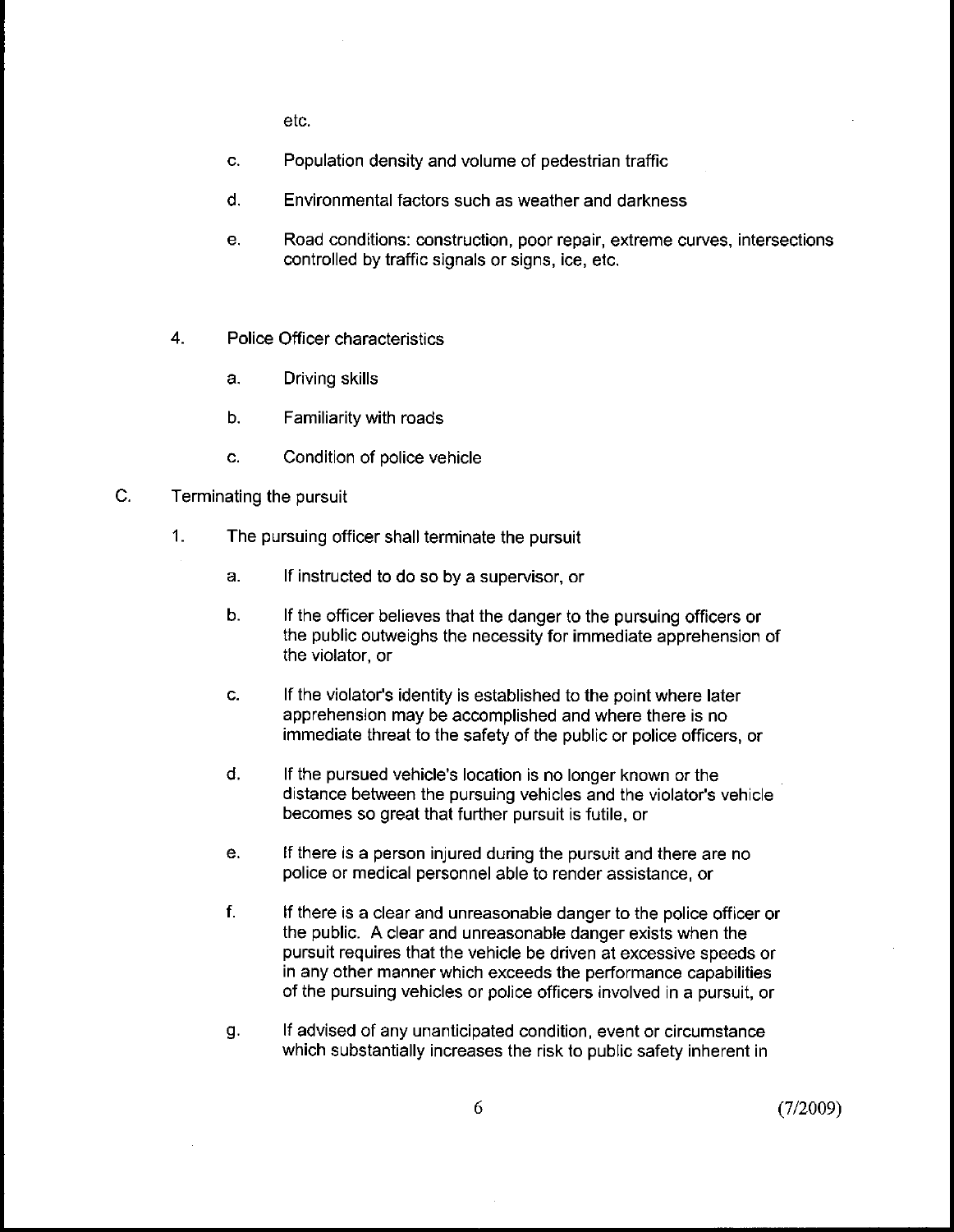the pursuit.

#### $II.$ ROLE OF THE PURSUING OFFICER

- A. The decision to initiate and/or continue a pursuit requires weighing the need to immediately apprehend the violator against the degree of risk to which the officer and others are exposed as a result of the pursuit.
- B. Upon the commencement of a pursuit, the pursuing officer will immediately activate emergency lights, audible device and headlights.
- $\mathsf{C}.$ Once the pursuit has been initiated, the primary unit must notify communications and a superior officer providing as much of the following information as is known:
	- 1. Reason for the pursuit.
	- 2. Direction of travel, designation and location of roadway.
	- 3. Identification of the violator's vehicle: year, make, model, color, vehicle registration number and other identifying characteristics.
	- 4. Number of occupants.
	- 5. The speed of the pursued vehicle.
	- Other information that may be helpful in terminating the pursuit or 6. resolving the incident.

#### III. VEHICULAR PURSUIT RESTRICTIONS

- A. No pursuits will be conducted
	- 1. In a direction opposite to the flow of traffic on a divided highway.
	- $2.$ In a police vehicle in which an individual who is not a law enforcement officer is either the driver or passenger.
- **B.** No more than two police vehicles (primary unit and secondary unit) shall become actively involved in a pursuit unless otherwise specifically directed by a supervisor.
- C. A motorcycle officer may initiate a pursuit, but will relinquish primary unit status immediately upon the participation of a marked police vehicle.
- D. An unmarked police vehicle will not participate in a vehicular pursuit unless it is equipped with an emergency light and an audible device. The unmarked car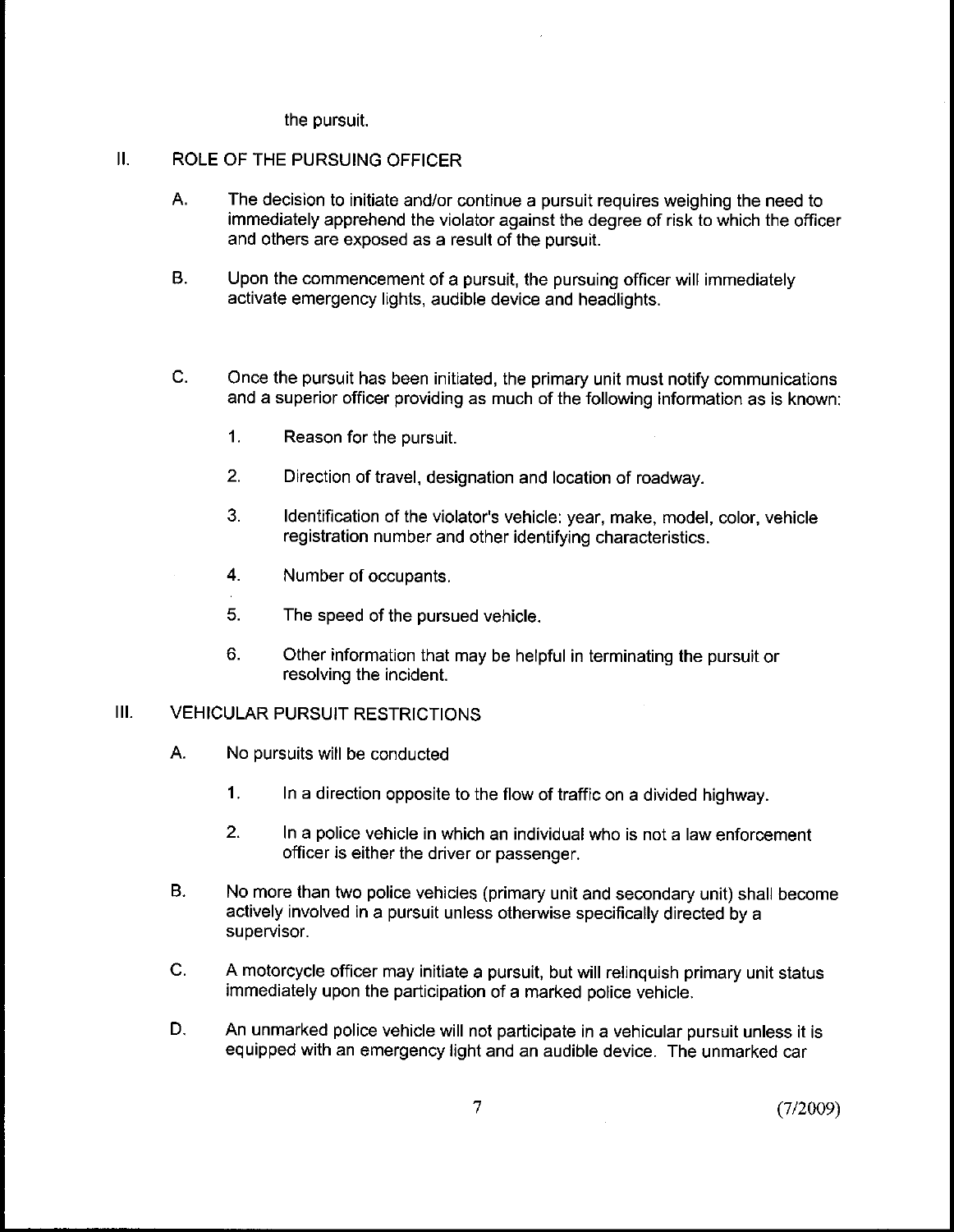shall relinquish primary unit status immediately upon the participation of a marked vehicle.

- E. To diminish the likelihood of a pursuit, a police officer intending to stop a vehicle for any violation of the law shall, when possible and without creating a threat to public safety, close the distance between the two vehicles prior to activating emergency lights and an audible device. Police officers shall recognize that while attempting to close the distance and prior to the initiation of a pursuit and the activation of emergency lights and an audible device, they are subject to all motor vehicle laws governing the right of way (e.g. N.J.S.A. 39:4-91 and -92).
- $F_{\perp}$ Throughout the course of a vehicular pursuit, pursuing officers shall not attempt to overtake or pass the violator's moving vehicle.
- G. During the course of a pursuit and when approaching an intersection controlled by traffic signals or signs, or any other location at which there is a substantially increased likelihood of collision, the operator of any pursuit vehicle shall, prior to entering the intersection, reduce the vehicle's speed and control the vehicle so as to avoid collision with another vehicle or a pedestrian. The officer shall observe that the way is clear before cautiously proceeding through the intersection. At all other times including an attempt to close the distance prior to the initiation of a pursuit, police officers shall observe the applicable laws governing the right of way at intersections and other locations.
- $H<sub>r</sub>$ Officers involved in a pursuit will not engage in vehicle paralleling.
- $\mathbf{L}$ There shall be no street paralleling along the route unless the pursuit passes through a patrol's assigned area. A patrol that is parallel-street-pursuing shall not join or interfere with a pursuit, and shall stop all pursuit-related activity at the boundary of its assigned area.
- J. Boxing in or heading off a violator's moving vehicle is permitted only under extraordinary circumstances. These tactics substantially increase the risk inherent in the pursuit and shall only be employed:
	- 1. At low speeds, and
	- 2. With the approval of a supervisor, or
	- 3. In response to an imminent threat to the safety of the public or a police officer.
- Κ. Roadblocks must only be employed as a last resort in circumstances where deadly force would otherwise be justified.
	- 1. The use of a roadblock must be authorized by a supervisor.
	- 2. At no time will a roadblock be established until all pursuing police vehicles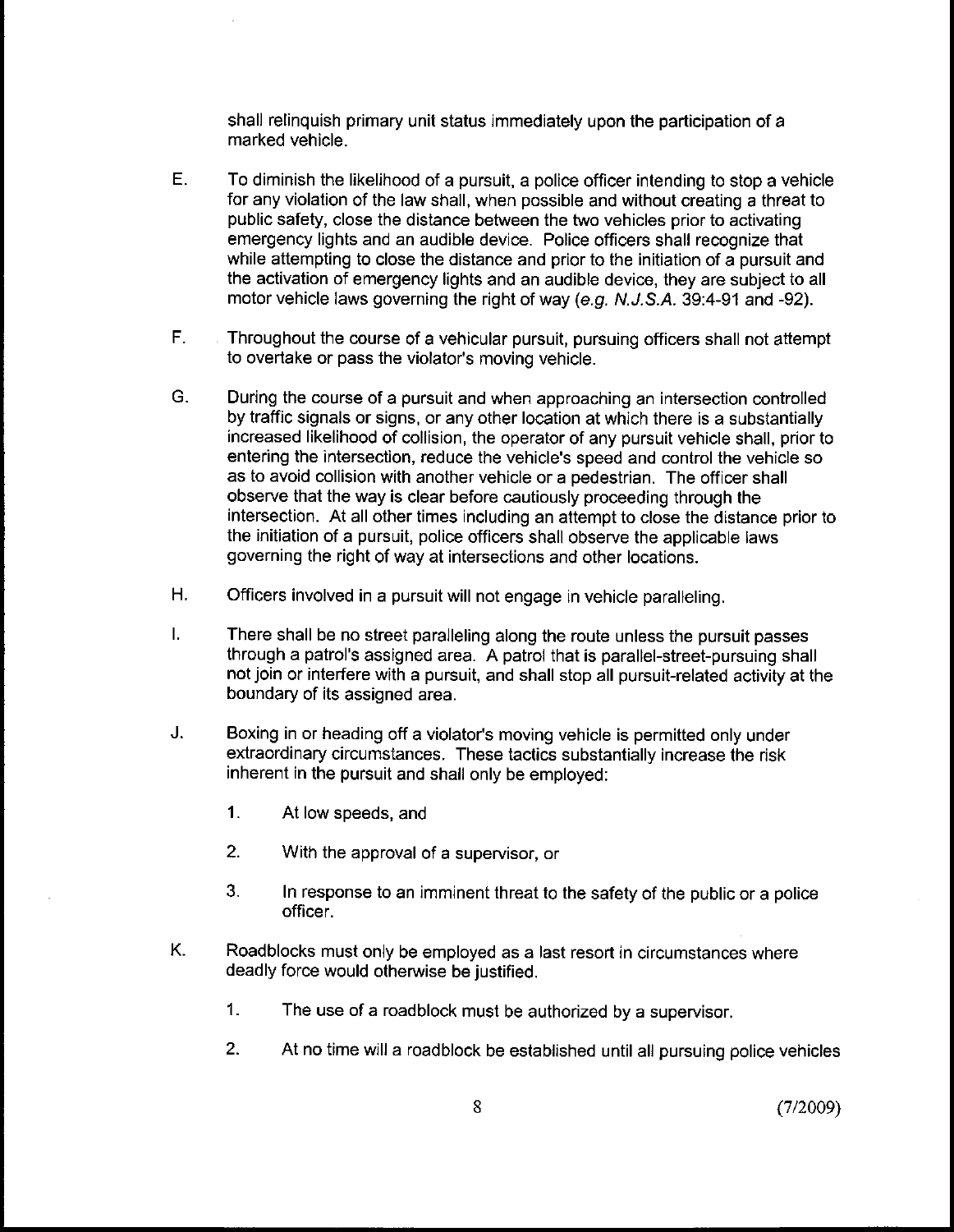are made aware of the roadblock and its location and have acknowledged this awareness.

- 3. Once a roadblock has been established and a vehicle or barricade has been positioned in the roadway, there shall be:
	- a. adequate distance to see the roadblock
	- b. an avenue of escape
	- c. no one in the blocking vehicle(s).
- L. Officers involved in a pursuit shall not fire any weapon from or at a moving vehicle nor engage in any vehicle contact action except as a last resort to prevent imminent death or serious injury to the officer or another person where deadly force would otherwise be justified.

#### IV. AUTHORIZED TIRE DEFLATION DEVICES

- А. Law enforcement agencies may choose to utilize authorized tire deflation devices during the course of a vehicular pursuit. Agencies which choose to employ this strategy may only utilize devices authorized by this policy. As with all operational decisions made during the conduct of a vehicular pursuit, the use of such devices is subject to the assessment of inherent risk balanced against the need to apprehend a fleeing offender.
- **B.** To be authorized for deployment and use under the vehicular pursuit policy, the tire deflation device must:
	- $1<sup>1</sup>$ Be capable of producing a controlled deflation of one or more tires of a pursued vehicle;
	- $2<sup>1</sup>$ Be capable of being deployed or activated immediately before the pursued vehicle drives over it, and removed or deactivated immediately after the pursued vehicle drives over it; and
	- 3. Allow the officer to remain a safe distance from the roadway at the time of deployment or activation.
- $\mathsf{C}$ . Prior to the deployment and use of an authorized tire deflation device, the law enforcement agency shall
	- $1.$ Modify its vehicular pursuit policy to provide for the proper use of the authorized tire deflation device; and
	- 2. Train all officers in the use of the authorized tire deflation device.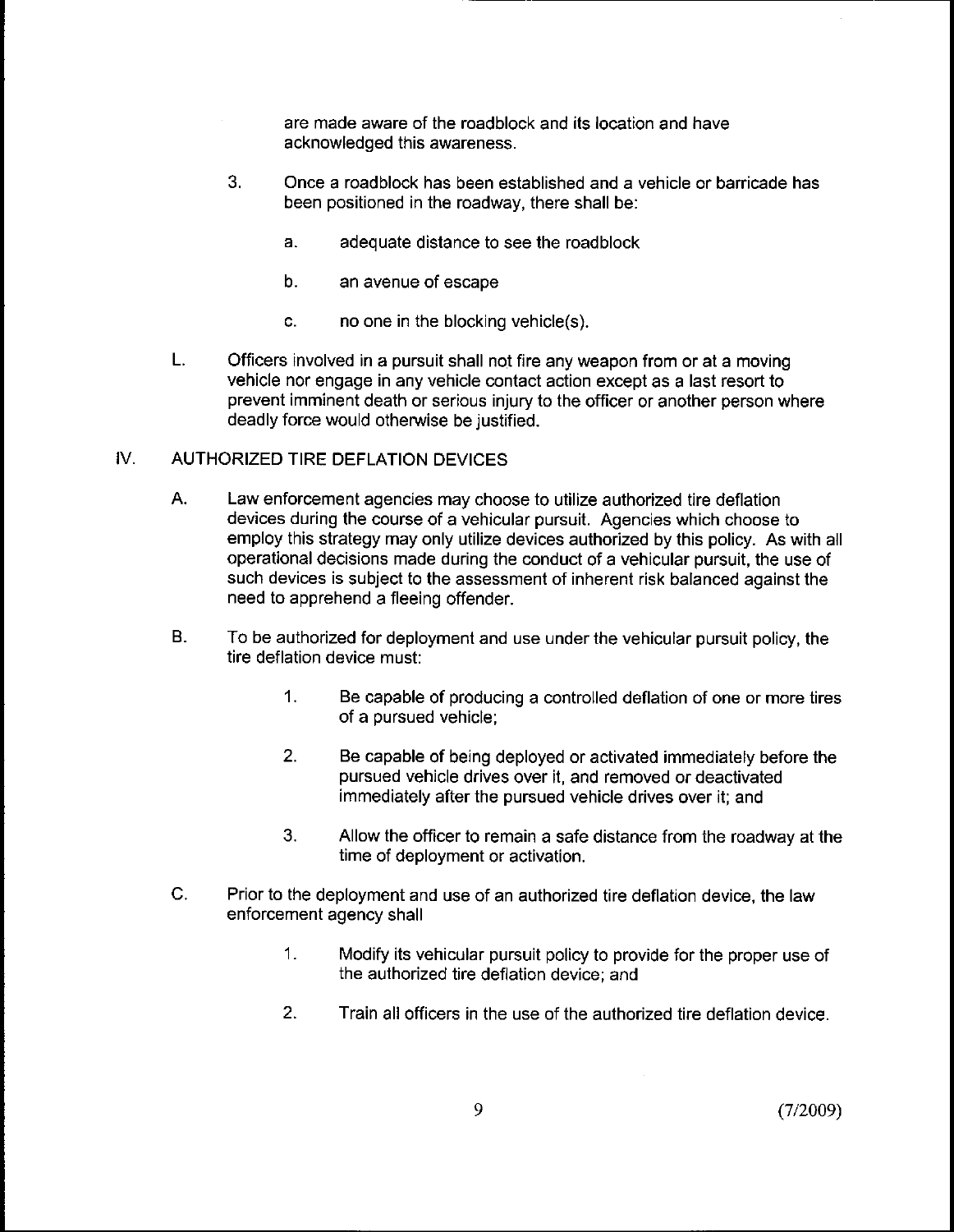- a. Training must include practical, hands-on operation of the authorized tire deflation device.
- D. Use of an authorized tire deflation device
	- $1.$ An authorized tire deflation device may be utilized only after supervisory approval.
	- $2.$ An authorized tire deflation device shall not be used to stop motorcycles, mopeds, or similar vehicles.
	- 3. The authorized tire deflation device should not be used in locations where specific geographic features (e.g., sharp curves, alongside of rivers, steep embankments, etc.) increase the risk of serious injury to the officer, violator or public.
	- $\overline{4}$ Deployment locations should have reasonably good sight distances to enable the officer to observe the pursuit and other traffic as it approaches.
	- 5. The officer deploying the authorized tire deflation device should not attempt to overtake and pass a high speed pursuit in order to position the device.
- Ε. **Deployment** 
	- $\mathbf{1}$ . The officer deploying the authorized tire deflation device should do so from a position of safety.
	- $2<sub>1</sub>$ The officer deploying the authorized tire deflation device should be in position to allow sufficient time for deployment.
	- 3. The supervisor must coordinate the efforts of all law enforcement units involved in the pursuit.
	- $\overline{4}$ . The communications operator shall notify all units of the location of the authorized tire deflation device deployment.
- F. Use of the authorized tire deflation device
	- $1.$ The officer operating the authorized tire deflation device should take a position of safety as the pursued vehicle approaches.
	- $2.$ The officer shall deploy or activate the authorized tire deflation device immediately before the pursued vehicle arrives at the point where it would impact the device.
	- 3. The officer shall remove or deactivate the device immediately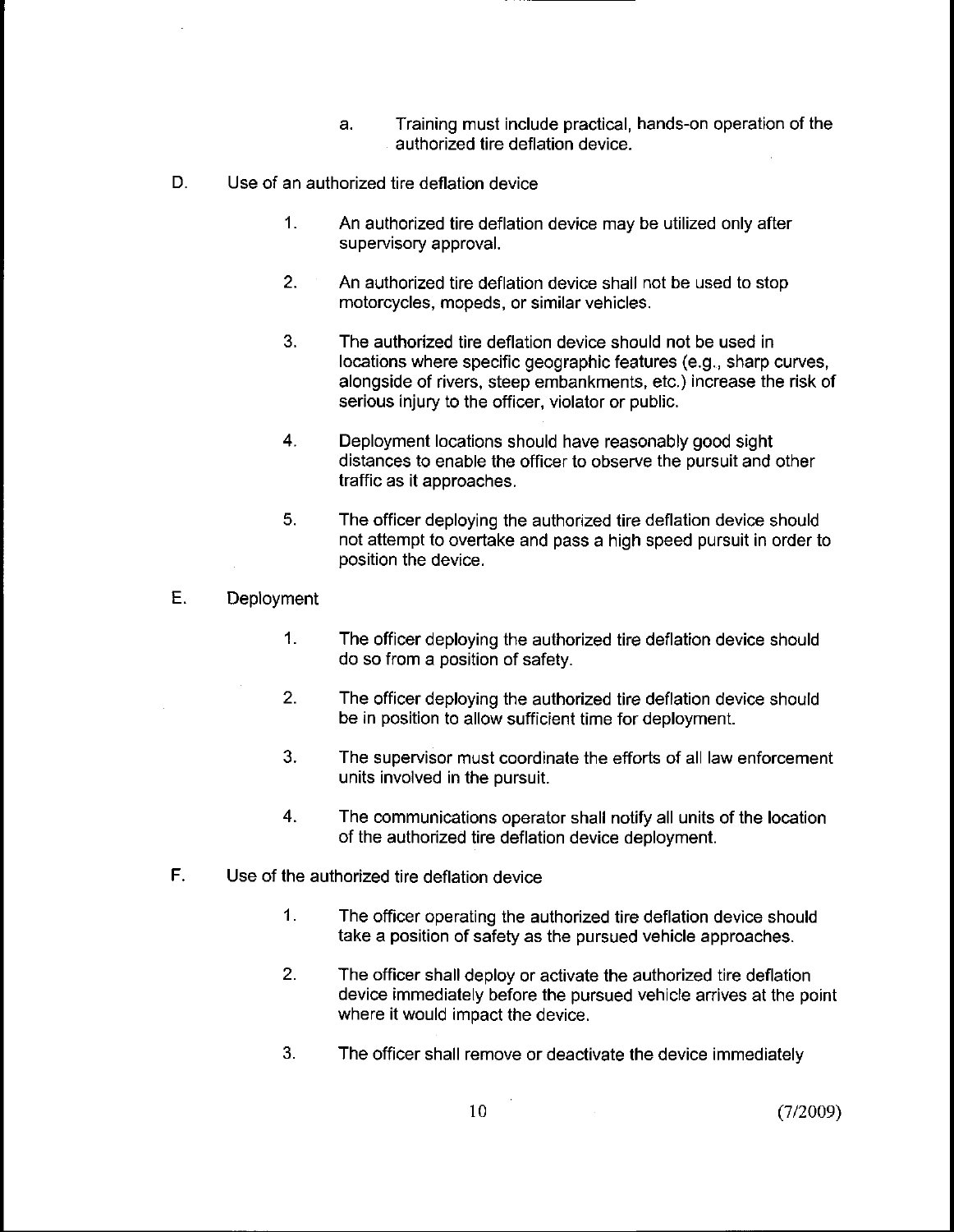after the pursued vehicle goes over the authorized tire deflation device.

 $\overline{4}$ . The officer should immediately notify communications if the pursued vehicle impacted the authorized tire deflation device, if the officer observed any signs of deflation, and the direction and operation of the pursued vehicle after the impact.

#### G. Reporting

- 1. After deployment or use of the authorized tire deflation device, the law enforcement agency shall include at least the following information in the narrative of the vehicle pursuit report:
	- a. Date, time and location of deployment and activation
	- $b.$ Officer who deployed and activated the authorized tire deflation device
	- c. Results of the use of authorized tire deflation device:
		- (1) on the pursued vehicle;
		- (2) on other vehicles, property or people; and
		- (3) on the authorized tire deflation device itself.

### V. ROLE OF THE SUPERVISOR

Upon being notified or becoming aware of the pursuit, the supervisor shall decide as quickly as possible whether or not the pursuit should continue.

- A. The supervisor shall permit a pursuit to continue only if
	- $\mathbf{1}$ . There is a reasonable belief that the violator has committed an offense of the first or second degree, or an offense enumerated in Appendix A of this policy, or
	- $2.$ There is a reasonable belief that violator poses an immediate threat to safety of the public or other police officers.
- **B.** The supervisor shall order a pursuit terminated at any time if he or she concludes that the danger to the pursuing officers or the public outweighs the necessity for immediate apprehension of the violator.
- C. The supervisor shall order the pursuit terminated if the suspect's identity is established to the point where later apprehension may be accomplished and where there is no immediate threat to public safety.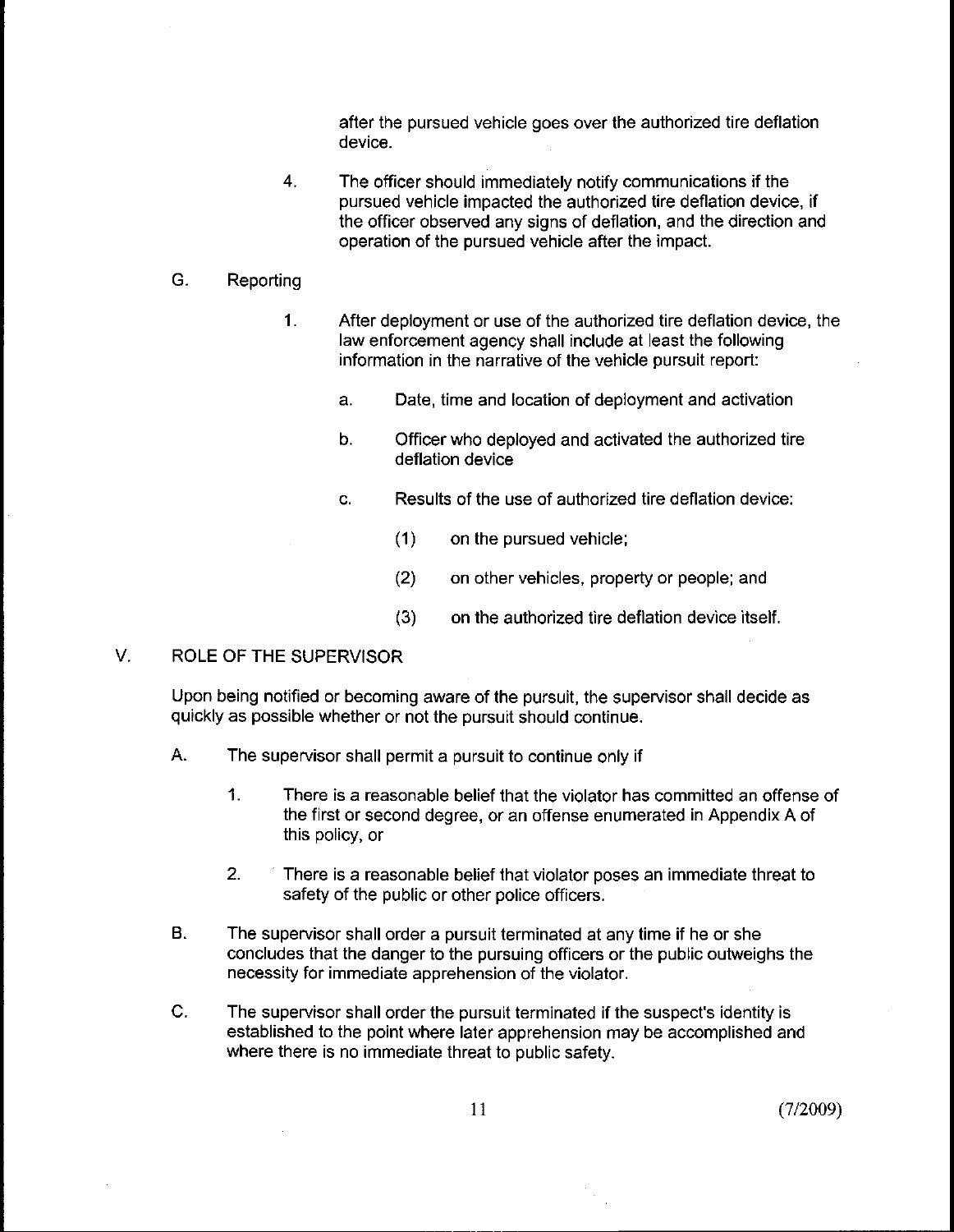- D. In recognition of the overall population density and volume of vehicular traffic in this State, and the increased risk attendant to prolonged vehicular pursuits, a supervisor shall order the termination of any pursuit of'protracted duration unless the supervisor determines that further pursuit is justified to respond to an immediate threat to public safety.
- Ε. The supervisor shall ensure, for the duration of the pursuit, that this policy and agency procedures are followed by all officers.

# Vl. ROLE OF POLICE COMMUNICATIONS

- A. The communications operator shall:
	- $\mathbf{1}$ . Immediately notify a police supervisor of a pursuit in progress if a supervisor has not already been otherwise notified;
	- 2. Keep the supervisor apprised of the duration and progress of the pursuit.
- **B.** When possible, a police supervisor shall determine whether there is a need to assume control over and coordinate pursuit related communications.
- $\mathsf{C}$ . All law enforcement agencies shall establish procedures to ensure that radio channels remain open for pursuit related transmissions and that all necessary information is made available to officers involved in the pursuit.

### VII. REINSTATING PURSUITS

A. Reinstatement of any previously terminated pursuit shall be undertaken consistent with the authorization criteria for originally initiating a pursuit.

### VIII. INTERJURISDICTIONAL PURSUITS

- A. The original pursuing jurisdiction shall provide timely notification of a pursuit in progress to any other jurisdiction into which the pursuit enters.
	- $1.$ Notifying another jurisdiction that a pursuit is in progress is not a request to join the pursuit. The pursuing agency shall advise if assistance is necessary. Whenever the pursuing officers are unfamiliar with the roadways and terrain of the jurisdiction into which the pursuit has entered, the pursuing agency shall, when possible, seek the assistance of, and be prepared to relinquish the pursuit to, the other agency.

### IX. PURSUIT REPORTING

А. All law enforcement officers who operate law enforcement vehicles in vehicular pursuit situations shall be required to file a pursuit incident report. Pursuit incident reports are to be filed in a manner established by agency operating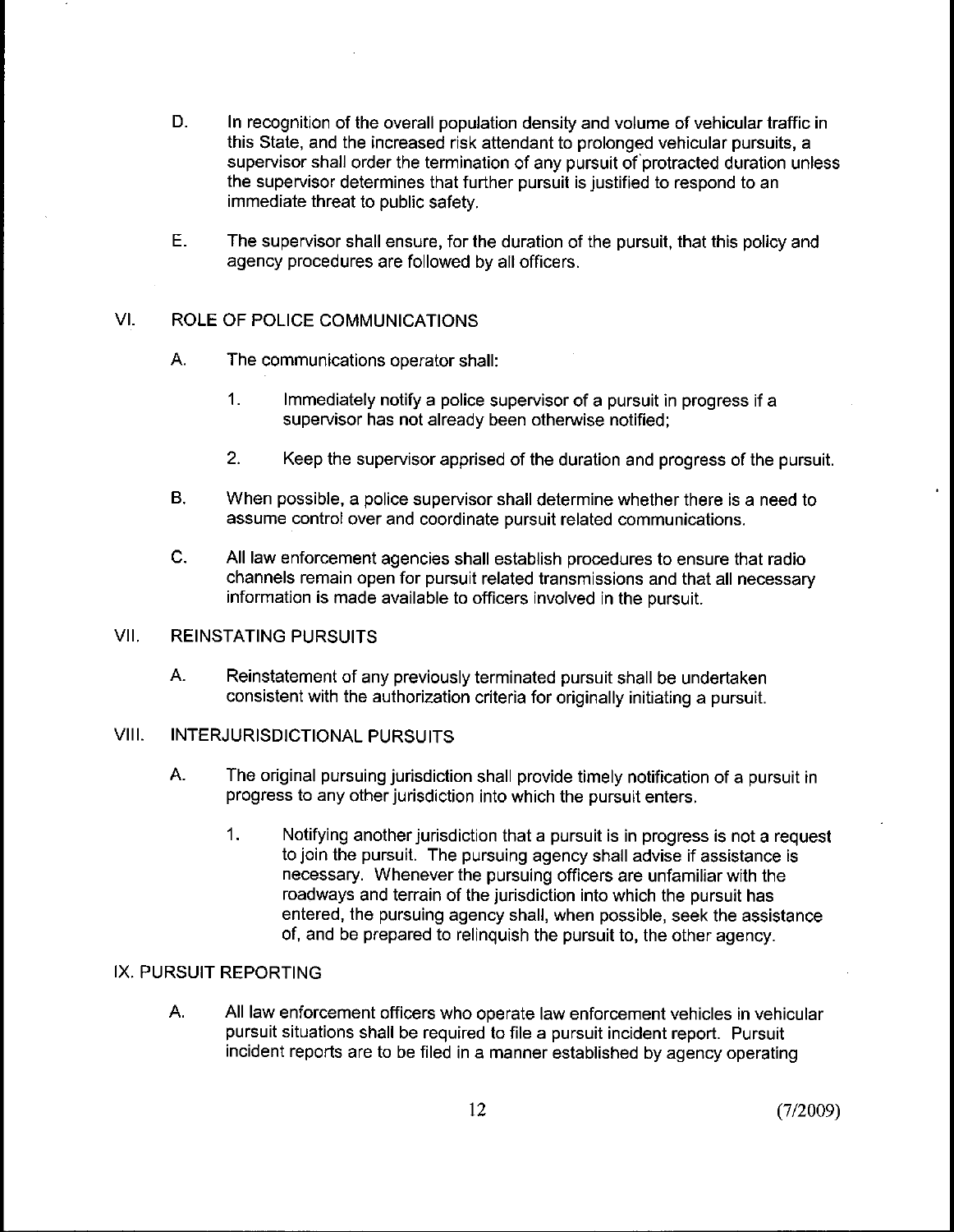procedures and should contain, at a minimum, the following information:

- 1. Location, date and time of pursuit initiation.
- 2. Location, date and time of pursuit termination.
- 3. Highest speed achieved, weather conditions, road surface and description of pursuit area.
- 4. Reasons for initiating and terminating the pursuit.
- 5. Consequences of the pursuit, such as accidents, injuries or fatalities.
- 6. Whether or not the violator was apprehended.
- 7. The offenses with which the violator was charged.
- B. All law enforcement agencies shall prepare an annual agency Vehicular Pursuit Summary Report for submission to the county prosecutor. The annual report shall be submitted on the Police Vehicular Summary Report Form and shall contain the following information:
	- 1. Total number of pursuits.
	- 2. Number of pursuits resulting in accident, injury, death and arrest.
	- 3. The number and type of vehicles involved in accidents (police, violator, third party).
	- 4. A description of individuals injured or killed (police, violator, third party).
	- 5. The number of violators involved and arrested in pursuit incidents, including passengers.
	- 6. The number of pursuits in which an authorized tire deflation device was used.

#### $X_{-}$ VEHICULAR PURSUIT REVIEW

- A. All law enforcement agencies shall establish procedures for the formal review of all pursuit incident reports.
- B. Pursuit incidents should be reviewed for compliance with applicable policy and department operating procedures.
- C. Pursuit incidents should also be reviewed to identify the need for remedial training of individual officers or specific areas of emphasis in agency-wide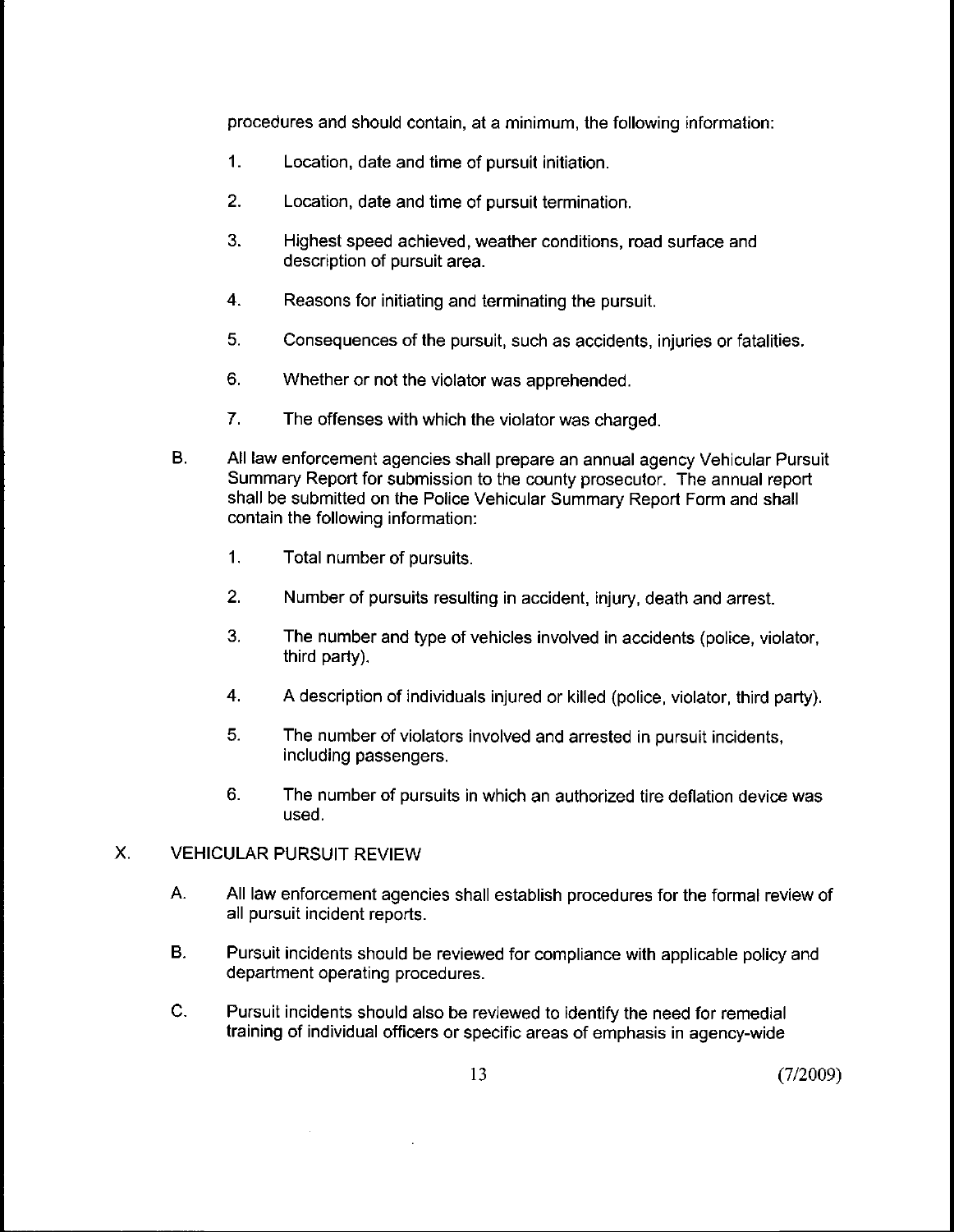training regarding pursuit situations and the application of pursuit policies and procedures.

- D. Periodic review of pursuit incidents and summary pursuit information should be conducted in order to identify any additions, deletions or modifications warranted in departmental pursuit procedures.
- E. Every law enforcement agency shall conduct an investigation when one of its vehicles collides with another vehicle or any other object during the course of a pursuit. The investigation shall determine whether the collision could have been prevented. A copy of the report shall be made available to the county prosecutor. In every case where the collision could have been prevented, the report shall set forth the actions taken by the agency to address the cause or causes of the collision (e.g. remedial training, revision of department policy, disciplinary action, etc.).

#### XI. **TRAINING**

- A. All officers shall attend in-service vehicular pursuit training twice annually.
- **B.** Vehicular pursuit training shall consist of knowledge of applicable statutes, familiarization with statewide police pursuit policy and departmental procedures, decision making skills, and the use of an authorized tire deflation device if employed by the agency.
- $\mathsf{C}$ . An annual report shall be filed with the county prosecutor or, in the case of certain state law enforcement agencies, with the Director of the Division of Criminal Justice. The report will confirm in-service pursuit training of all police officers in conjunction with semi-annual firearm requalification and the use of force training.

### INDIVIDUAL AGENCY POLICIES

Law enforcement agencies may adopt more restrictive policies as to pursuit procedures or more extensive training and reporting requirements. In the event an agency chooses to do so, the agency policies and procedures will prevail with respect to applicability to that agency's personnel.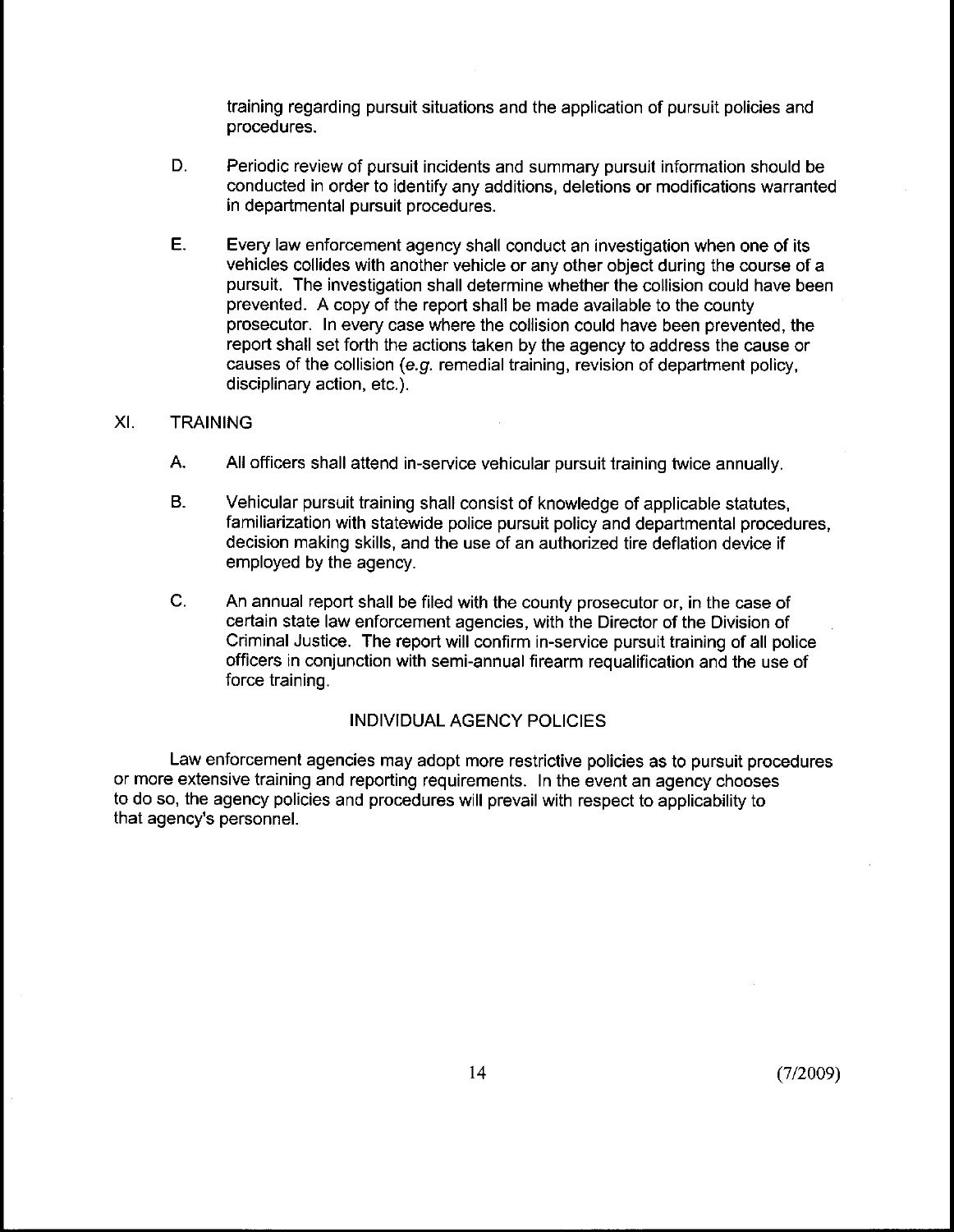# **APPENDIX A TO NEW JERSEY POLICE VEHICULAR PURSUIT POLICY**

# **OFFENSES IN ADDITION TO THOSE OF THE FIRST AND SECOND DEGREE FOR WHICH VEHICULAR PURSUIT MAY BE AUTHORIZED UNDER SUBSECTION IA(1)(a)**

Vehicular Homicide 2C: 11-5

Aggravated Assault 2C:12-1b

Criminal Restraint 2C: 13-2

Aggravated Criminal Sexual Contact 2C: 14-3a

Arson 2C:17-1b

Burglary 2C:18-2

Automobile Theft 2C:20-2

Theft by Extortion 2C:20-5

Escape 2C:29-5

Manufacturing, Distributing or Dispensing of CDS 2C:35-5b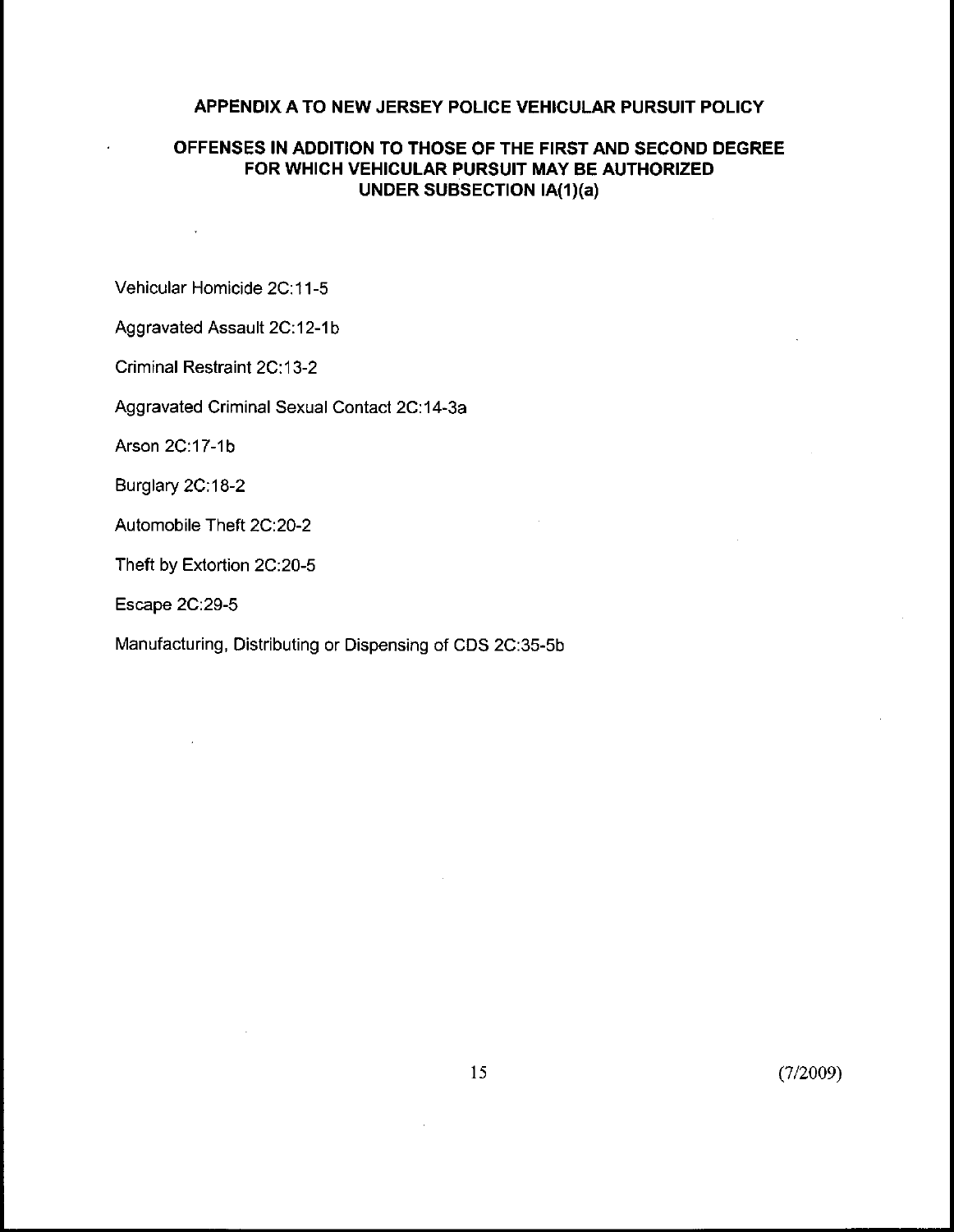# **POLICE PURSUIT INCIDENT REPORT**

| 1. Department                                                                             | 2. Incident No.                             | 3. Pursuit date                         |  |
|-------------------------------------------------------------------------------------------|---------------------------------------------|-----------------------------------------|--|
| 4. Officer                                                                                | 5. Badge No.                                | 6. Car No.                              |  |
| 7. Supervisor notified                                                                    | 8. Badge No.                                | 9.                                      |  |
| 10. Initiating agency                                                                     | 11. Initiating officer                      |                                         |  |
| 12. Location officer became involved                                                      | 13. Time officer became involved            | 14. Highest speed                       |  |
| 15, Location officer terminated                                                           | 16. Time officer terminated                 | 17. Approx. distance in pursuit (miles) |  |
| 18. Weather                                                                               |                                             |                                         |  |
| $\Box$ Clear<br>Rain<br>Snow                                                              | Other                                       |                                         |  |
| 19. Road surface                                                                          |                                             |                                         |  |
| $\Box$ Wet<br>Dry<br>Ice or snow<br>Other<br>ப                                            |                                             |                                         |  |
| 20. Area<br>Residential<br>Commercial<br>Highway                                          | Rural                                       |                                         |  |
| 21. Reason pursuit initiated                                                              |                                             |                                         |  |
|                                                                                           |                                             | DWI<br>Stolen Car                       |  |
|                                                                                           |                                             |                                         |  |
| □ Suspected criminal involvement (describe) ___________________________________           |                                             |                                         |  |
| Other                                                                                     |                                             |                                         |  |
| 22. Tire Deflation Device                                                                 |                                             |                                         |  |
| Tire deflation device used                                                                | Effect                                      |                                         |  |
| 23. Reason pursuit terminated                                                             |                                             |                                         |  |
| Pursued voluntarily stopped/surrendered                                                   | Pursued stopped in accident                 |                                         |  |
| $\Box$ Pursued voluntarily stopped/attempted flight on foot                               | Pursued escaped in vehicle                  |                                         |  |
| $\Box$ Apprehended                                                                        | Officer decision                            |                                         |  |
| $\Box$ Escaped                                                                            | Officer vehicle in accident                 |                                         |  |
| $\Box$ Pursued forced to stop/vehicle disabled<br>Supervisor decision<br>Other (describe) |                                             |                                         |  |
| 24. Number of people injured                                                              | 25. Number of people killed                 |                                         |  |
| # Pursued vehicle<br># Police vehicles<br># Third party vehicles<br># Pedestrians         | # Pursued vehicle<br># Third party vehicles | # Police vehicles<br># Pedestrians      |  |
|                                                                                           |                                             |                                         |  |
| 26. Number of vehicles in accidents<br>Pursued vehicle                                    | 27. No. of people in pursued vehicle        | 28. Number of people arrested           |  |
| # Police vehicles<br># Third party vehicles                                               |                                             |                                         |  |
|                                                                                           |                                             |                                         |  |
| 29. List charges for driver                                                               |                                             |                                         |  |
|                                                                                           |                                             |                                         |  |
| 30. Signature                                                                             | 31. Date                                    | 32. Reviewed by                         |  |
|                                                                                           |                                             |                                         |  |
|                                                                                           |                                             | (DCJ 7/2009)                            |  |

 $\bar{\beta}$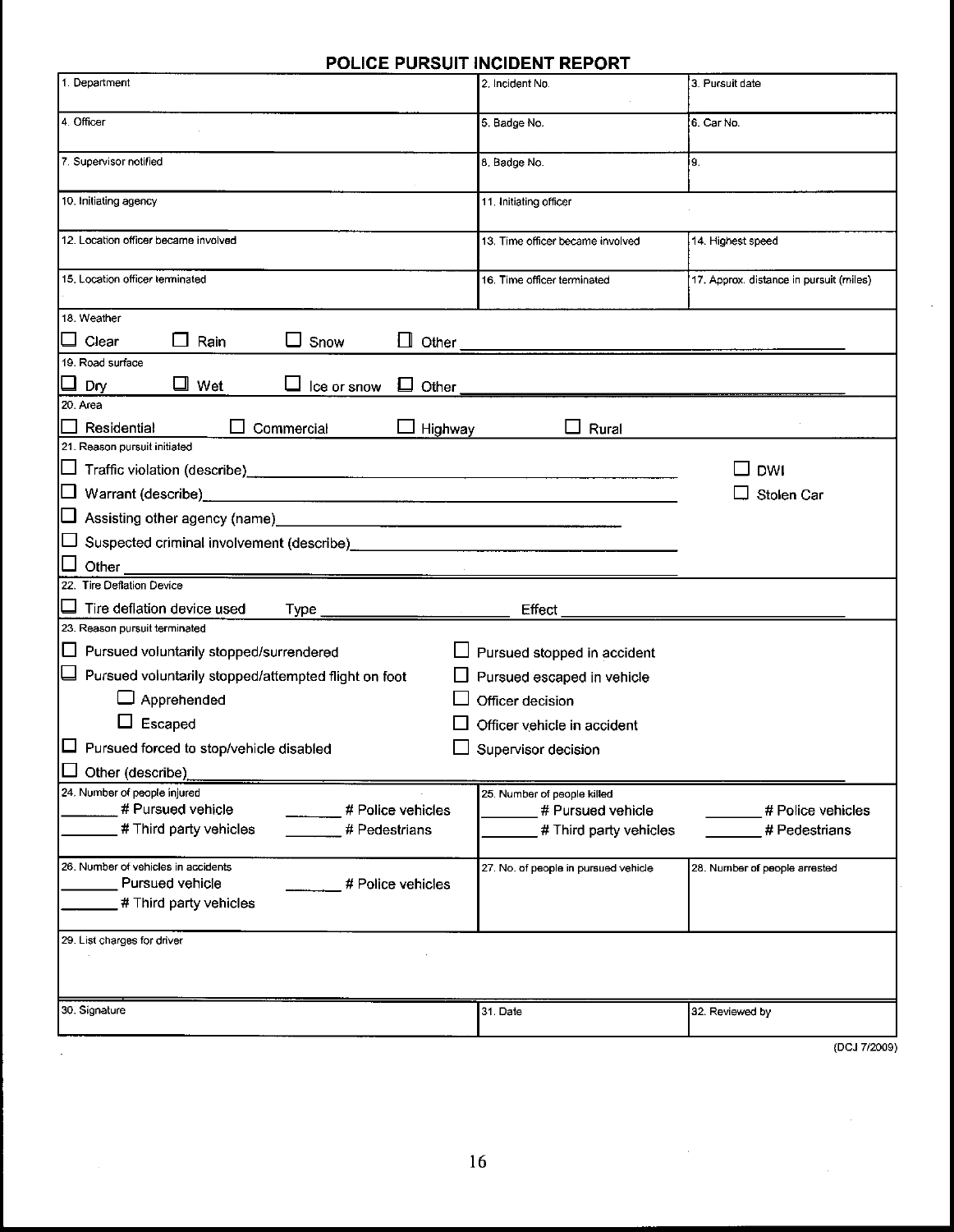#### **POLICE PURSUIT INCIDENT REPORT Instructions**

- 1. Department: Enter the name of the agency involved in the pursuit and completing the report.
- 2. Incident No.: Enter the agency's unique number for the incident involving the pursuit.
- 3. Pursuit date: Enter the date on which the pursuit occurred (or began if it went past midnight).
- 4. Officer: Enter the name of the officer involved in the pursuit and completing the report.
- 5. Badge No,: Enter the badge number or other identifier of the officer in Block #4.
- 6. Car No.: Enter the car or unit number of the vehicle that the officer in Block #4 used in the pursuit.
- 7. Supervisor Notified: Enter the name of the first supervisor who was notified that a pursuit had been initiated.
- 8. Badge No.: Enter the badge number or other identifier of the supervisor in Block #7.
- 9.: This block reserved for use by the agency.
- 10. Initiating agency: Enter the name of the law enforcement agency that originally began the pursuit.
- 11. Initiating officer: Enter the name of the law enforcement officer who originally began the pursuit.
- 12. Location officer became involved: Enter the location that the officer in Block #4 became involved in the pursuit.
- 13. Time officer became involved: Enter the time that the officer in Block #4 became involved in the pursuit (use military time).
- 14. Highest speed: Enter the highest speed reached during the pursuit by the officer in Block #4.
- 15. Location officer terminated: Enter the location that the officer in Block #4 terminated involvement in the pursuit.
- 16. Time officer terminated: Enter the time that the officer in Block #4 terminated involvement in the pursuit (use military time).
- 17. Approx. distance in pursuit (miles): Enter the approximate distance that the officer in Block #4 was involved in the pursuit. Use miles and tenths of miles.
- 18. Weather: Check the box(es) that apply to the weather at the time the officer in Block #4 became involved in the pursuit.
- 19. Road surface: Check the box(es) that apply to the road conditions at the time the officer in Block #4 became involved in the pursuit.
- 20. Area: Check the box(es) that apply to the type(s) of area that the pursuit went through during the involvement of the officer in Block #4.
- 21. Reason pursuit initiated: Check the box(es) that apply to the reason that the pursuit was initiated. If the officer in Block #4 is different than the officer in Block #11, indicate the reason(s) for which the pursuit originally began.
- 22. Tire deflation device: Check if a tire deflation device was used. If a tire deflation device was used, enter the type of device used (manufacturer and model) and the effect (for example, "2 tires punctured" or "pursued driver evaded device").
- 23. Reason pursuit terminated: Check the box(es) that apply to the reason that the officer in Block #4 terminated involvement in the pursuit.
- 24. Number of people injured: Enter the total number of people injured as a result of the pursuit in each of the categories.
- 25. Number of people killed: Enter the total number of people killed as a result of the pursuit in each of the categories.
- 26. Number of vehicles in accidents: Enter the total number of vehicles involved in accidents as a result of the pursuit in each of the categories.
- 27. NO, of people in pursued vehicle: Enter the total number of people in the pursued vehicle at the time that the officer in Block #4 became involved in the pursuit.
- 28. Number of people arrested: Enter the total number of people arrested as a result of the pursuit, even if the charges were not directly related to the pursuit (e.g., a passenger in the vehicle had an outstanding warrant which was discovered affer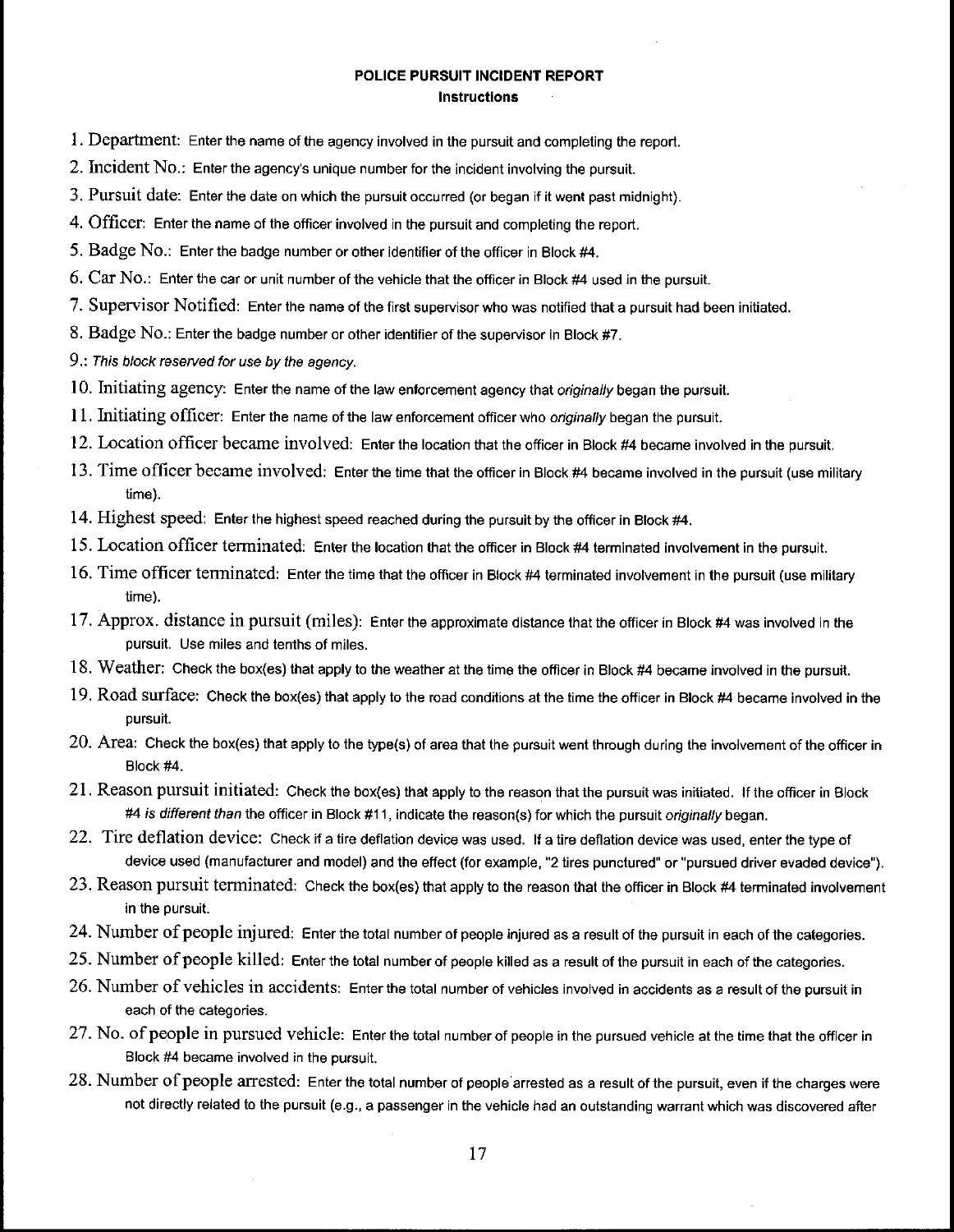the pursuit).

- 29. List charges for driver: List all of the offenses with which the driver was charged.
- 30. Signature: Signature of the officer in Block #4,
- 3 ]. Date: Enter the date that the report was completed,
- 32. Reviewed by: This block can be initialed or signed by a supervisor after reviewing the report,